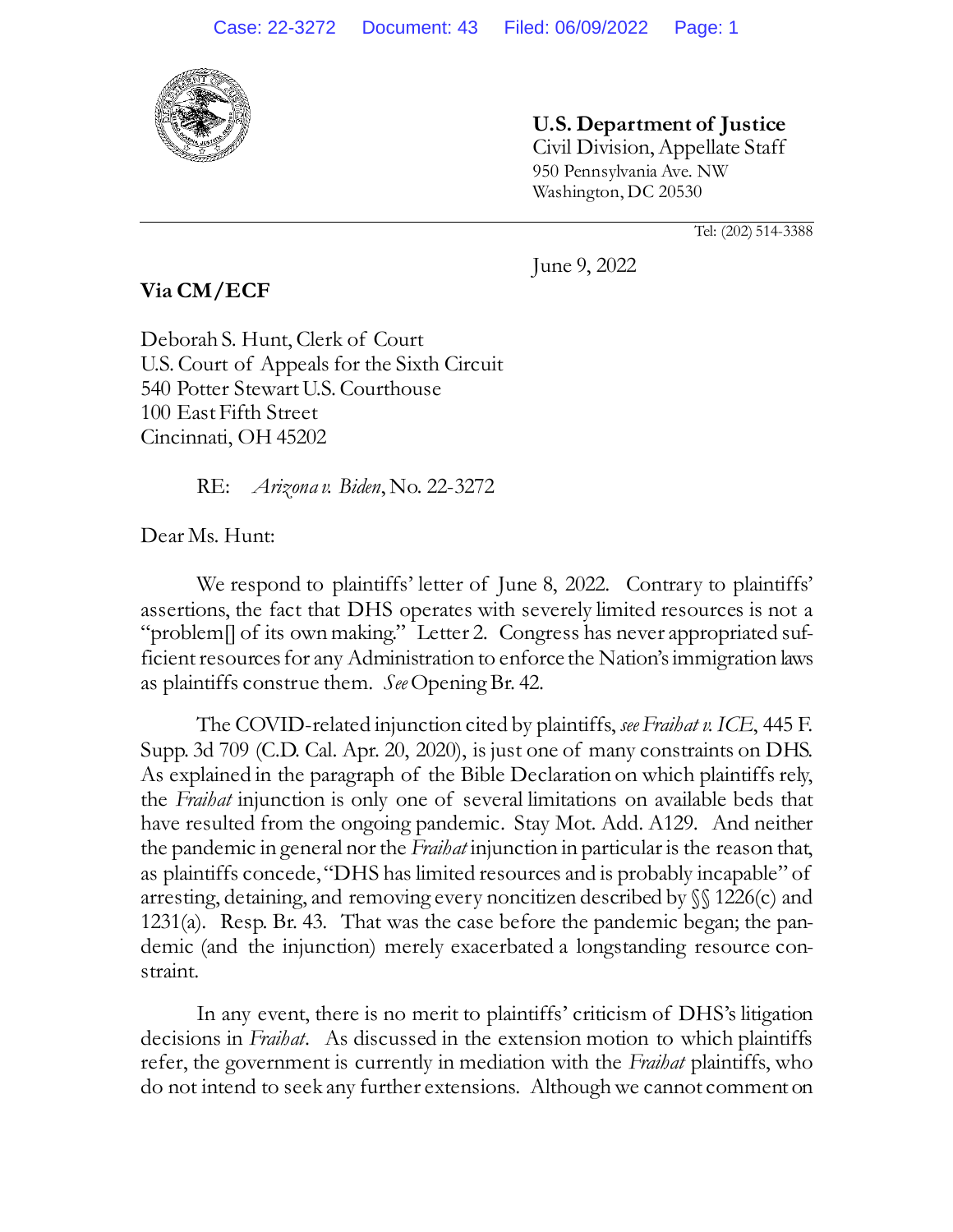the substance or status of that mediation, the government's efforts to resolve the case without further litigation do not remotely reflect a "disinterest in using the agency's available resources to fulfill its duties." Letter 1.

Sincerely,

*/s/ Sean R. Janda* Sean R. Janda

cc: All counsel (via CM/ECF)